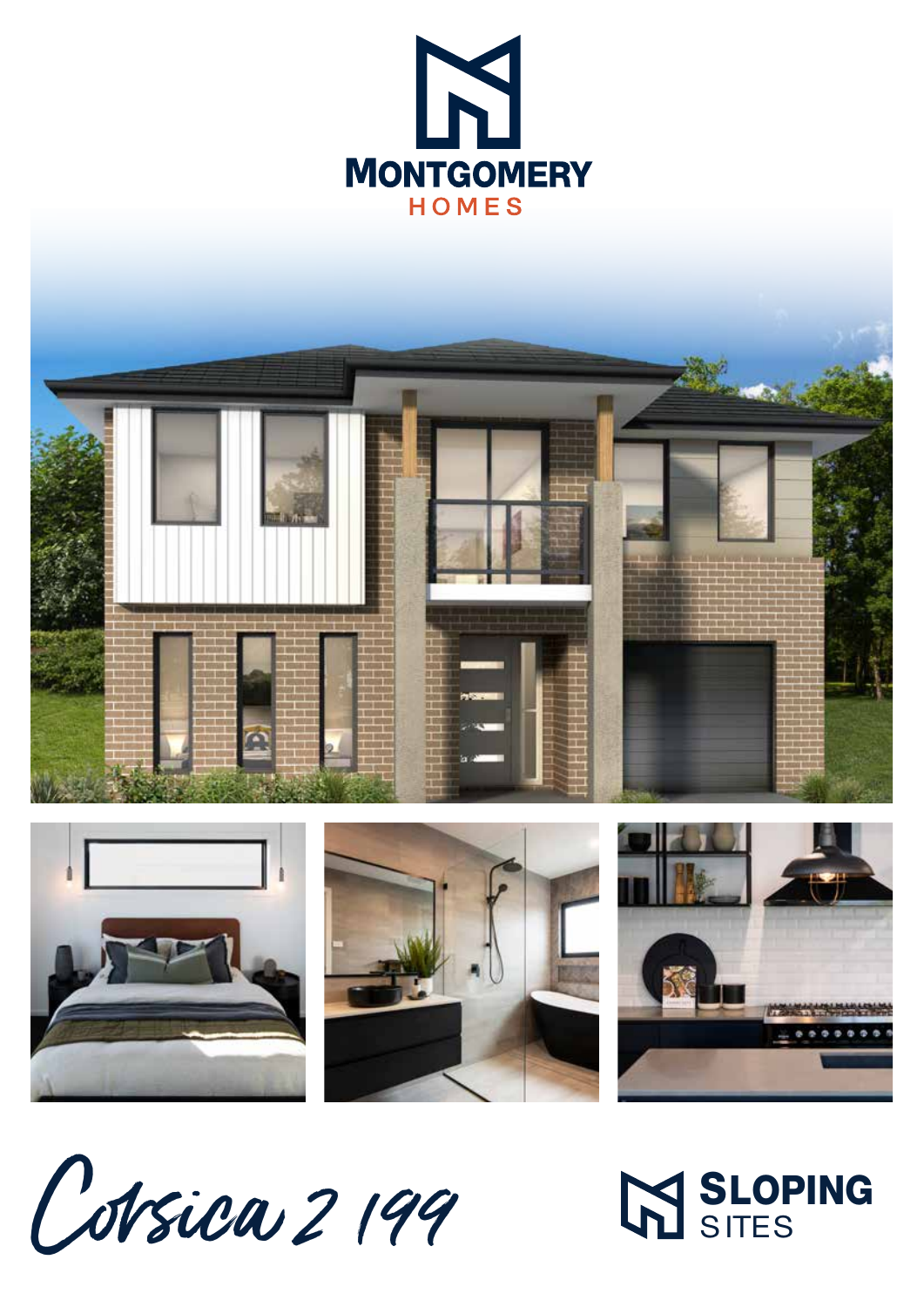









Our sloping site specialist techniques have been applied to our Corsica range to develop a stylish home design that caresses the natural curve of your steep, uphill sloping site. The Corsica is a full split-level home design that provides multiple living areas which makes it perfect for big families who appreciate space to retreat

as well as spend time together.



Corsica 2199



Our renowned split-level technique can result in flatter driveways, more manageable retaining walls, and will drastically improve your street appeal.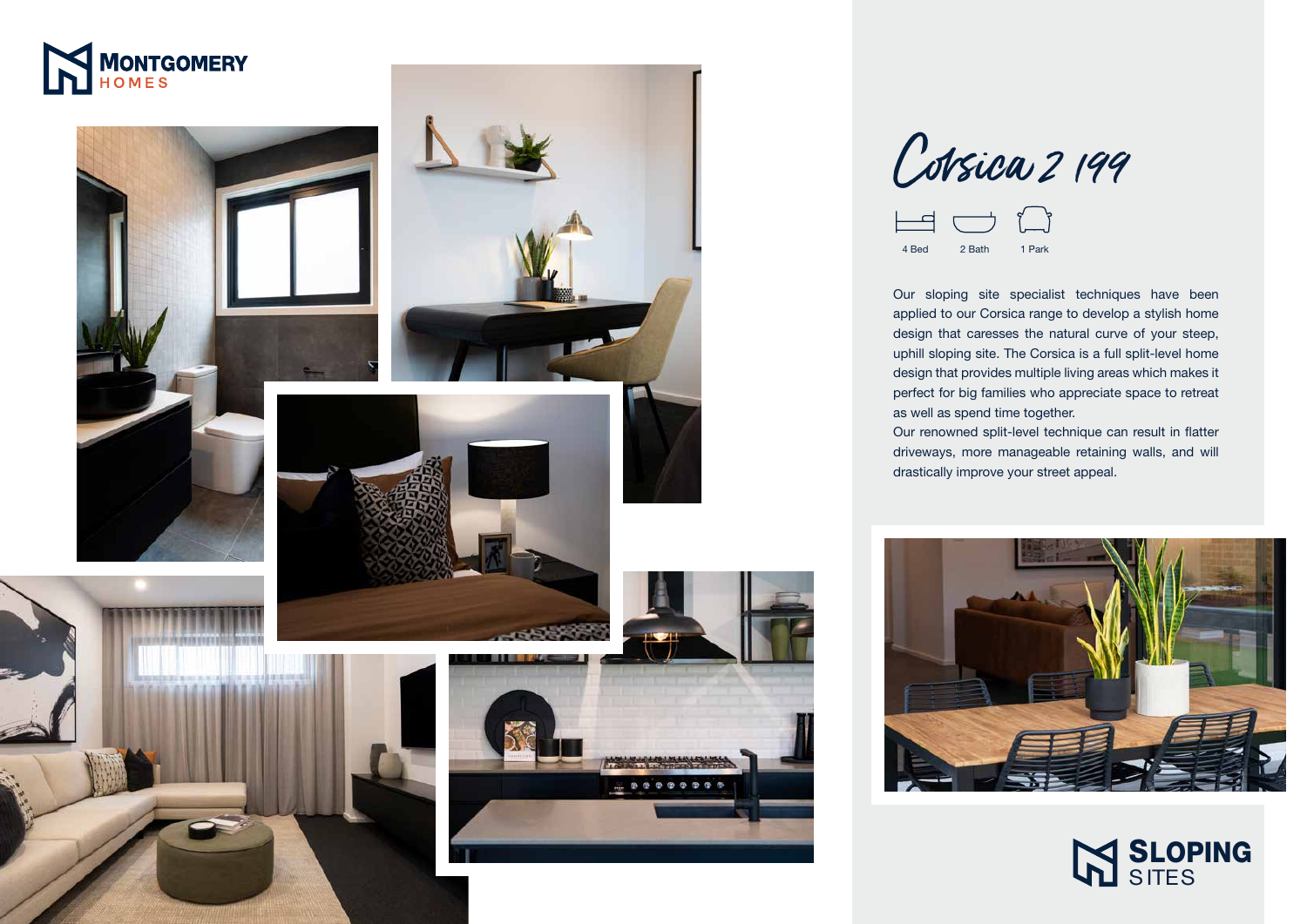4 Bed 2 Bath 1 Park

Our specially designed homes for sloping sites feature many benefits:

- $\blacktriangleright$  Abundant natural light and air-flow
- $\checkmark$  Separate living areas on different levels
- $\vee$  Preserve natural drainage
- $\checkmark$  Enhance outlooks and views
- Unique and architectural looking design
- $\sqrt{\phantom{a}}$  Maximise space
- 
- 



Scale: 1:100. Floor plan depicts Metro facade.

- $\checkmark$  Less excavation
- $\swarrow$  A flatter driveway
- $\vee$  Designed to follow slope of land



Corsica 2 199



Spread across two levels, make yourself at home in the Corsica 2 199. Benefiting from generous proportions throughout, this design includes four sizeable bedrooms and two bathrooms. With three separate living areas, the upper level embraces the family space by creating a contemporary and functional open plan kitchen, living area and alfresco — plus, a separate activity area which flows seamlessly to the front deck. The seclusion of the fourth bedroom and rumpus room to the lower level allows privacy for guests or a quiet space to rest and relax amidst the upper level flurry.

## Option 1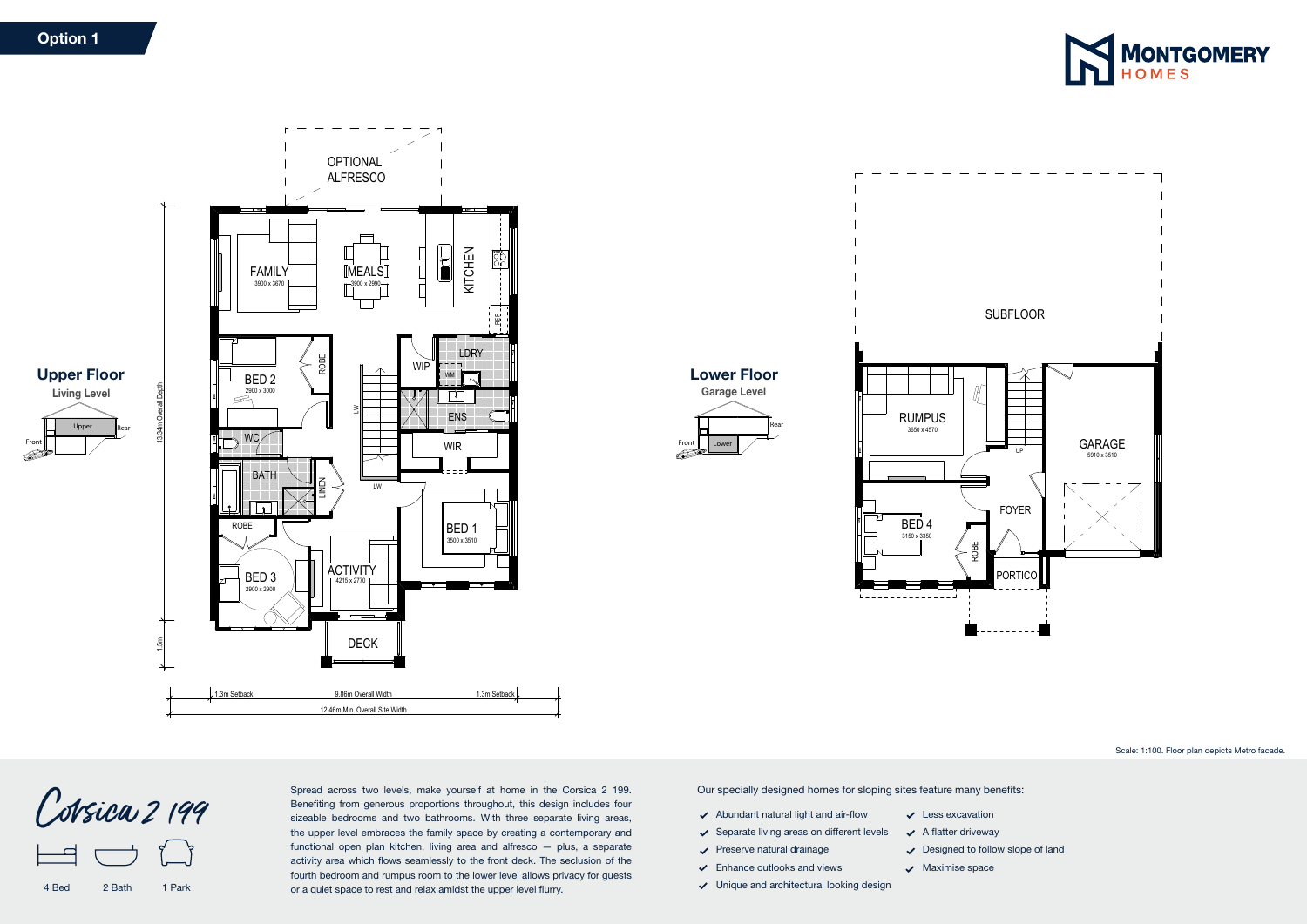Our specially designed homes for sloping sites feature many benefits:

- $\blacktriangleright$  Abundant natural light and air-flow
- $\checkmark$  Separate living areas on different levels
- $\vee$  Preserve natural drainage
- $\checkmark$  Enhance outlooks and views
- Unique and architectural looking design



Scale: 1:100. Floor plan depicts Metro facade.

- $\checkmark$  Less excavation
- $\swarrow$  A flatter driveway
- $\vee$  Designed to follow slope of land
- $\sqrt{\phantom{a}}$  Maximise space

4 Bed 2 Bath 1 Park



Corsica 2 199

This alternate floorplan features four spacious bedrooms and two bathrooms, with an additional ensuite and kitchenette to the lower level bedroom. This creates a self-contained, separate living space for regular guests. The upper level embraces the family space by creating a contemporary and functional open plan kitchen, living area and alfresco — plus, a separate activity area which flows seamlessly to the front deck.